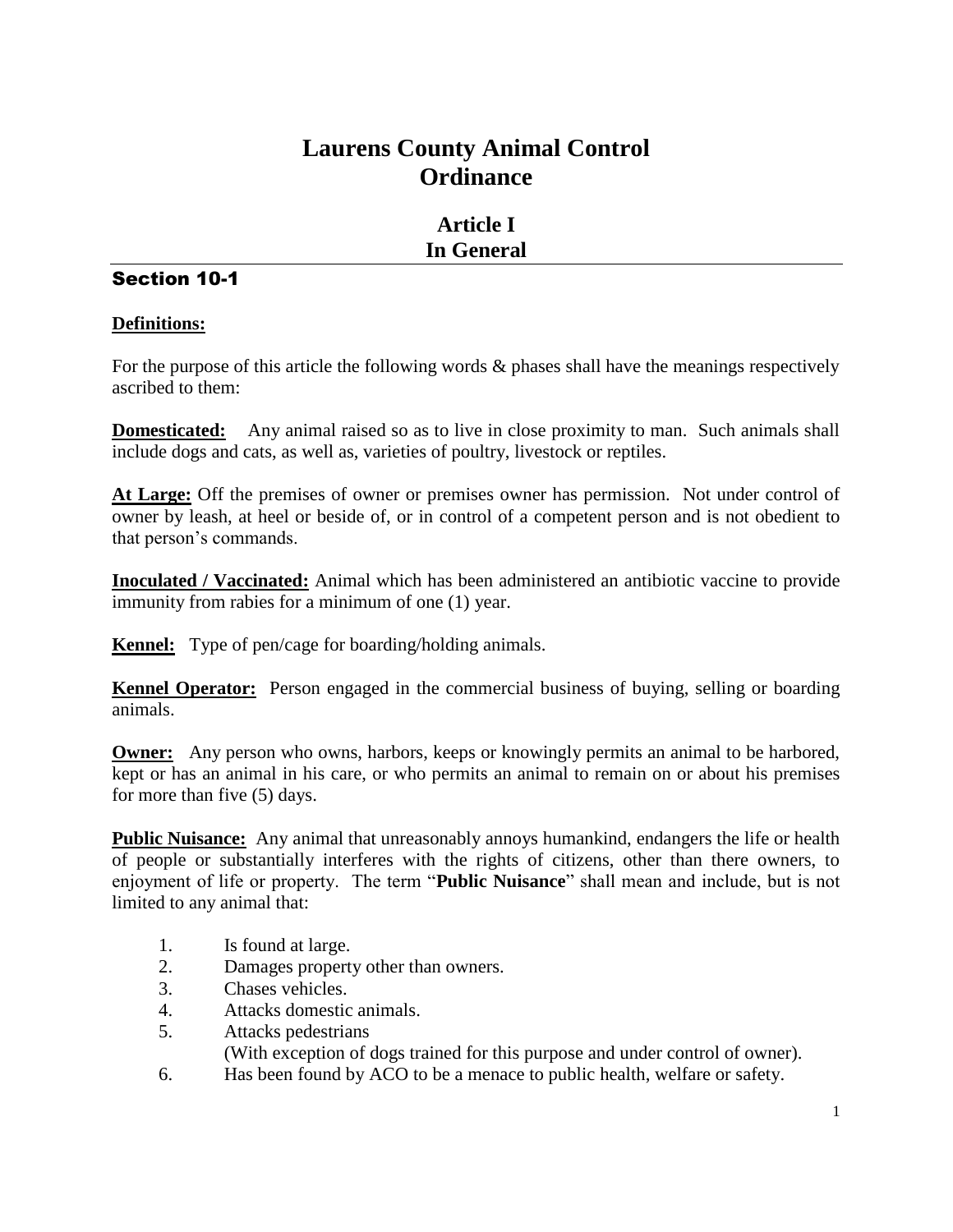#### **Office of Animal Control:**

- A. There is hereby created the office of Animal Control, which the animal control officer shall enforce the provisions of this article.
- B. The Animal Control Officer is authorized to issue citations to persons violating this article, for trial in the magistrate court upon such citations.
- C. The Animal Control Officer, as well as employees and agents of the Animal Control Office and persons under his control and supervision, are empowered to seize animals as required by this article so long as the animals are within the county. These employees and agents of the office of Animal Control shall have the right to go on private property within the county for the purposes of enforcing the provisions of this article, provided it is necessary for such purpose. The Animal Control Officer shall have the authority to issue citations and subpoenas to witnesses and require their appearance to magistrate court on any matter relating to the enforcement of any of the provisions contained herein.
- D. Citations may be issued in person or sent certified mail for enforcement of any of the provisions contained herein.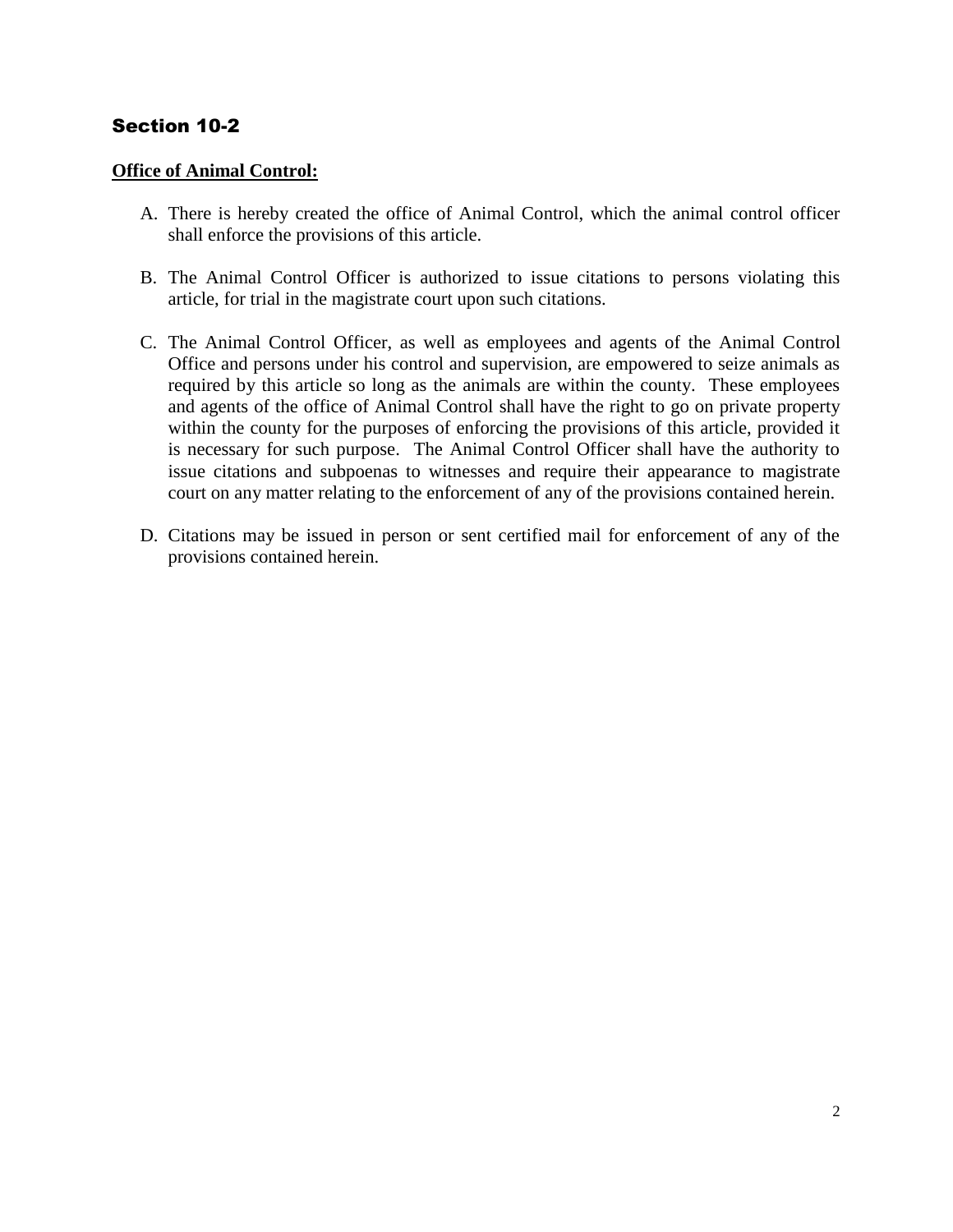## **Vaccinations Required:**

The owners and keepers of all dogs, cats and domestic wildlife, unless permitted by wildlife resource division, are hereby required to have such vaccinated against rabies. No person shall own, keep or harbor any of these animals over six (6) months of age unless such animal is vaccinated. Owner of each animal vaccinated shall keep a certificate of vaccination.

# Section 10-4

#### **Identification:**

The owner and keeper of all dogs  $\&$  cats are hereby required to have identification on such animal. Rabies tag, I.D. Tag or Tattoo must be on animal at all times. Tag must contain information that will allow animal control officer to contact owner or veterinarian/keeper of such animal.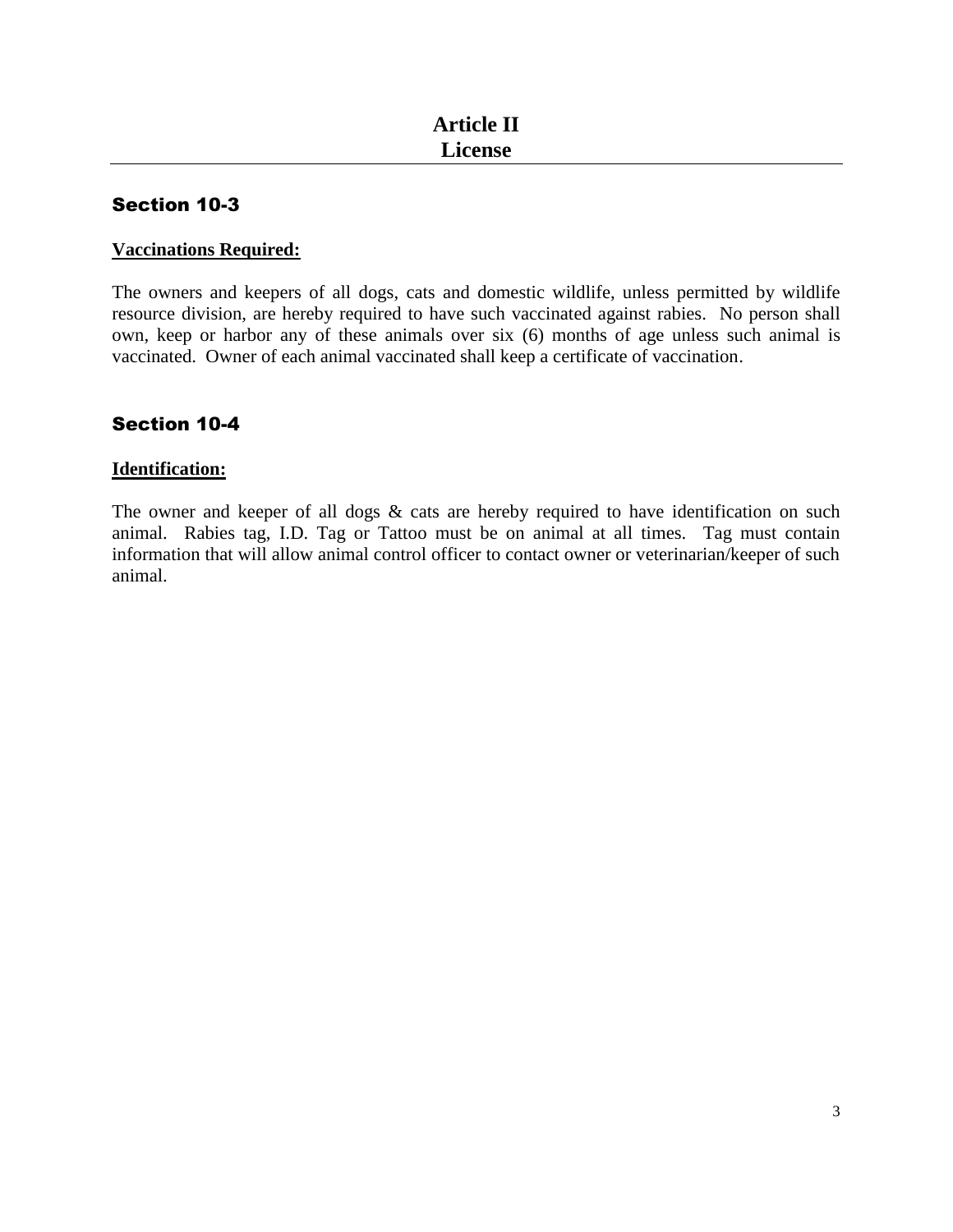#### **Confinement:**

It is unlawful for any owner of dog or cat to cause or allow the animals to run at large in or on any public property, vacant lot or private property without consent of the property owner. All animals on public property must be under restraint by leash under ten (10) feet length.

## Section 10-6

#### **In-Humane Treatment:**

- A. It shall be unlawful for any person to secure an animal by a leash less than ten (10) feet in length and not tangle resistance.
- B. It shall be unlawful for any owner of a dog/cat not to furnish such animal adequate food, water, shelter and protection from the elements.
- C. It is unlawful for any person to own any animal, which is seriously sick or injured and not provide proper veterinarian care for such animals. This section shall not be construed to include animals under active veterinary care or veterinary hospitals.

## Section 10-7

#### **Cats and Dogs, Which Attack:**

It shall be unlawful for any owner of dog/cat to allow said animal to bite, scratch, chase, snap or attack pedestrians, bicyclists, vehicles or allow said animal to be a nuisance with the exception of animal being in defense of property or person.

## Section 10-8

#### **Female Dogs and Cats in Heat:**

It shall be unlawful for an owner of a female cat or dog while such animal is in heat or in season to allow her to run loose. Animal must be confined in a kennel; in such a manner animal can not get in/out from bottom, top or sides.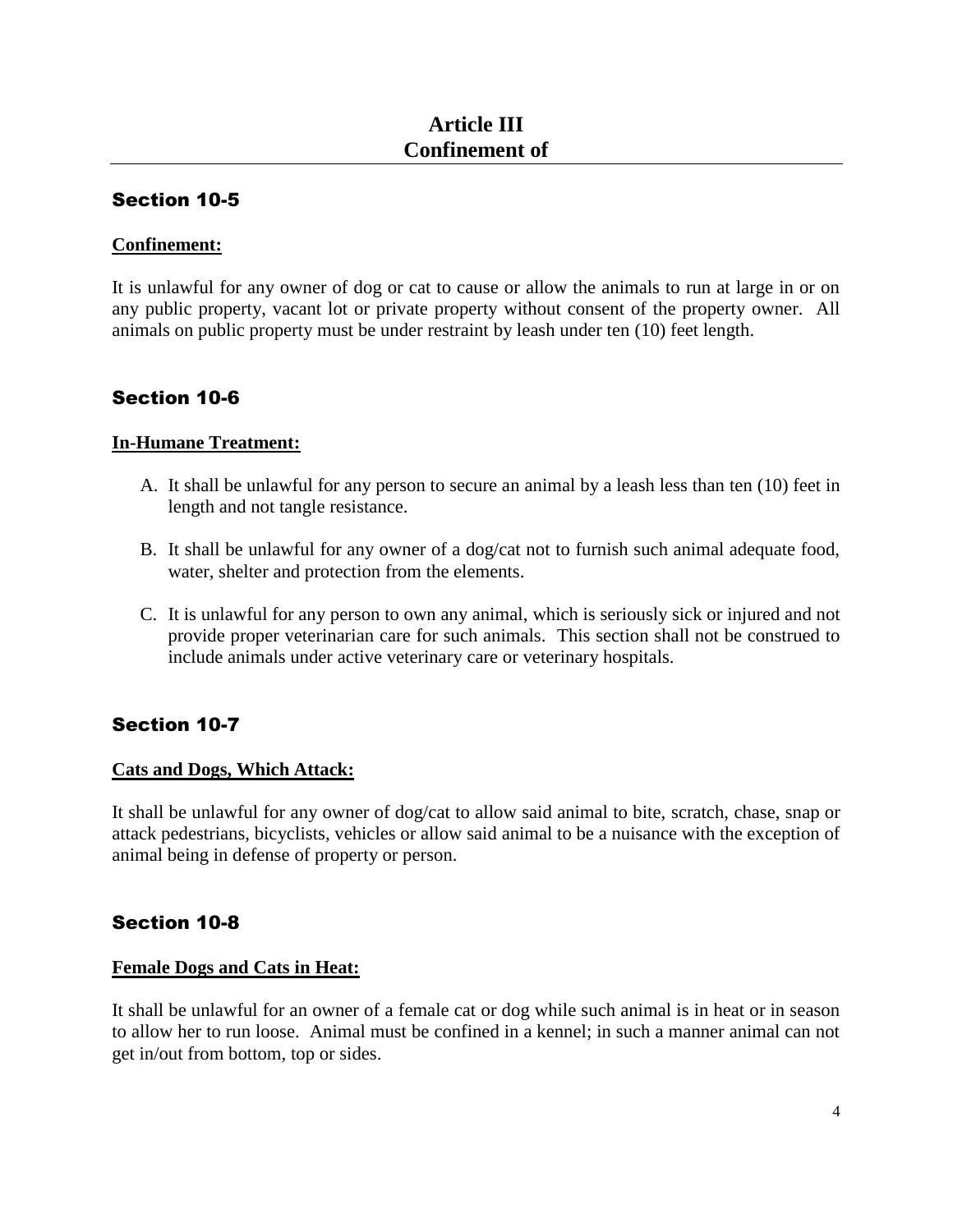#### **Disturbing the Peace:**

It is unlawful for any person to allow any animal in his possession or control to persistently or continuously bark, howl or make noise common to their species or otherwise to disturb the peace and quiet of the surrounding neighborhood. It shall likewise be unlawful to keep or maintain such animals in a manner as to produce noxious or offensive odors, or to otherwise endanger the health and welfare of surrounding inhabitants.

## Section 10-10

#### **Destruction of Property:**

It is unlawful for any person to allow any animal in his\her possession or control, to destroy and/or disturb any property of another.

## Section 10-11

#### **Abandoning:**

It shall be unlawful for any person to abandon any dog or cat, or to release it upon public or private property with the intention of abandoning it.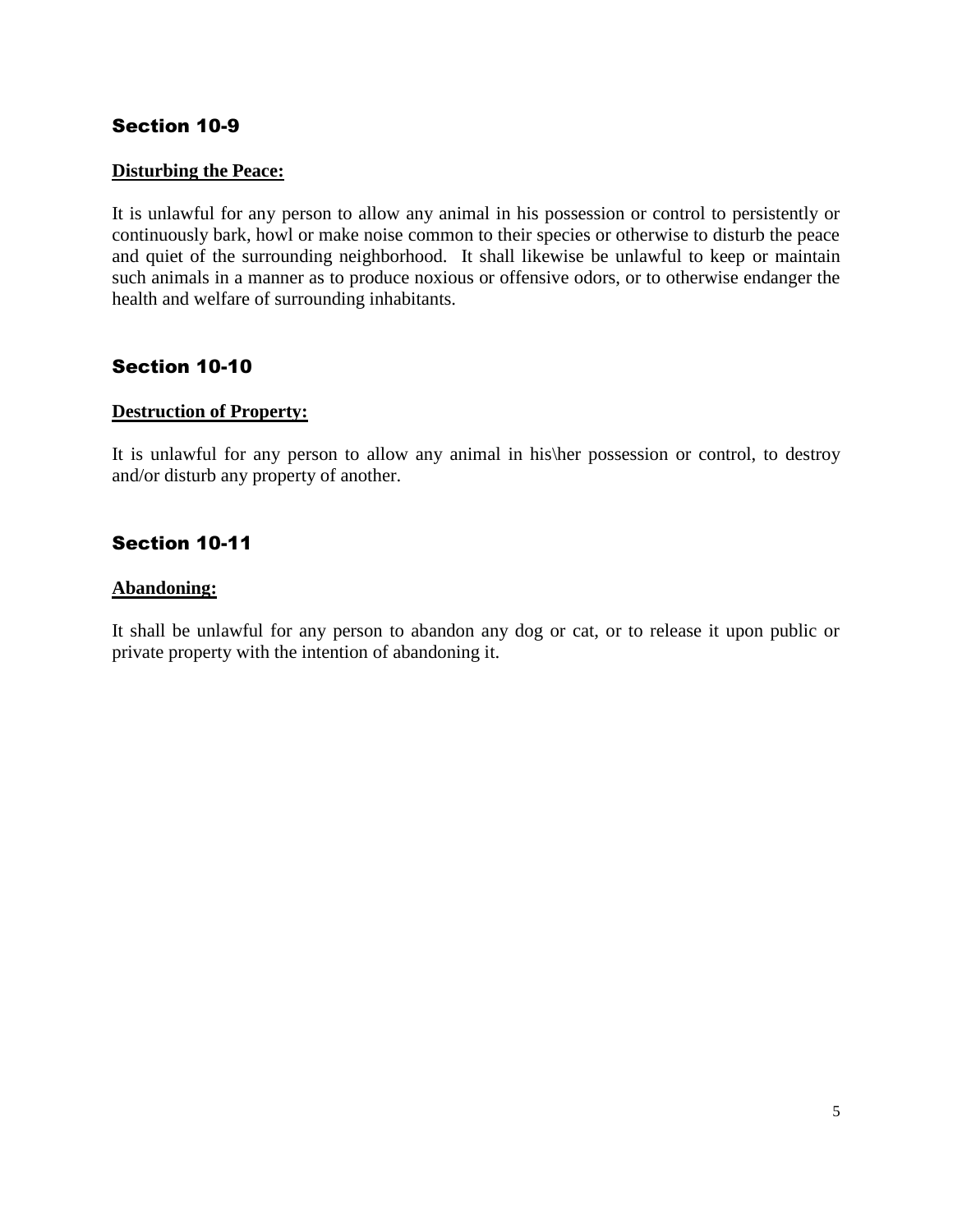#### **Livestock At Large:**

It shall be unlawful for the owner of any hogs, cattle, mules, goats, sheep, horses, or any other Livestock to allow the same to run loose or be at large.

# Section 10-13

#### **Impounding Livestock:**

All Livestock found loose or at large will be in violation and shall be impounded by animal control or any deputy/police officer and shall be disposed of in the manner provided by law.

- A. Owner of such Livestock will be responsible for any contract removal, storage, hauling, medical care of any such Livestock impounded.
- B. Office of Animal Control will advertise any or such Livestock for a period of five (5) days in the Dublin Courier Herald before disposing of as provided by law.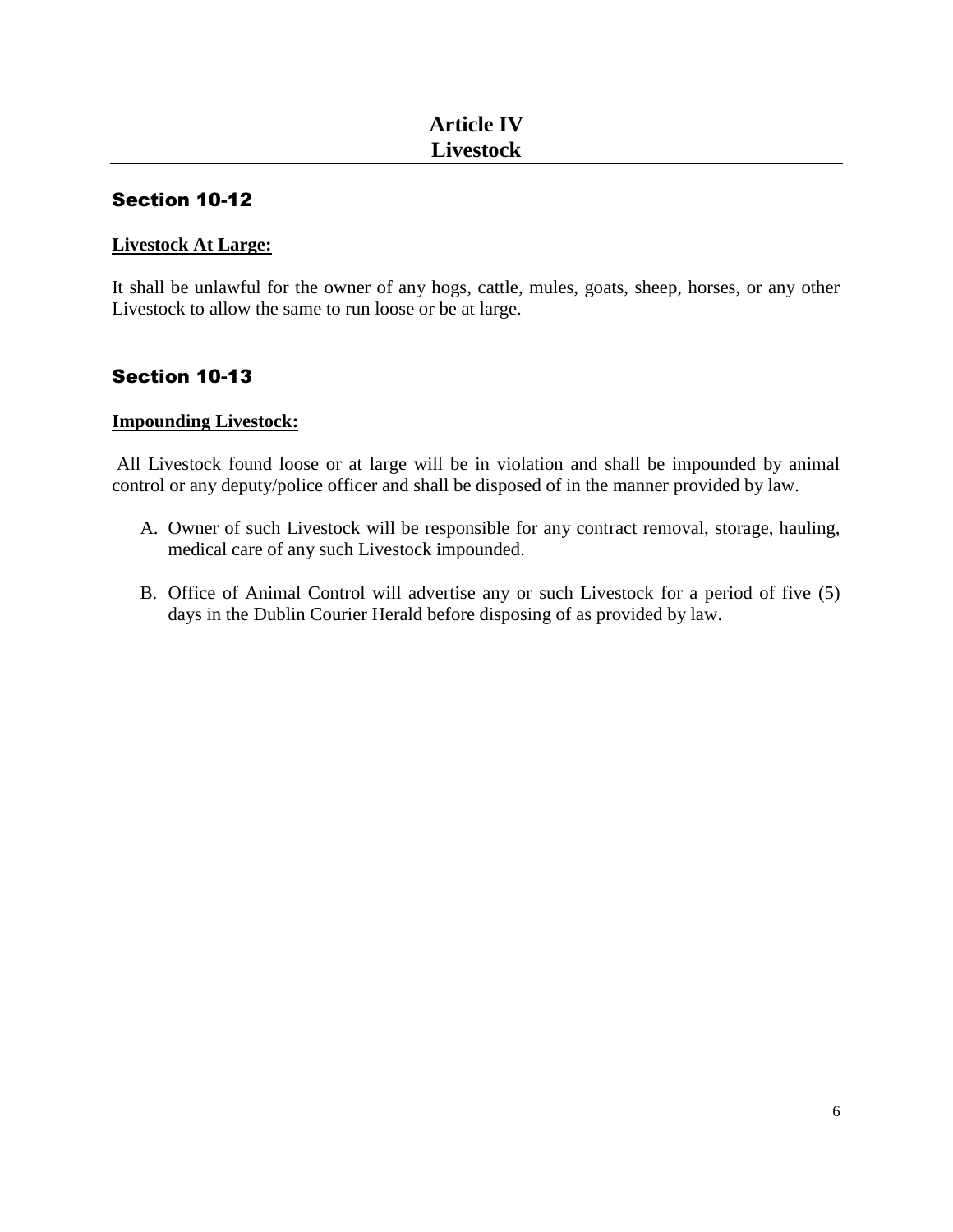#### **Putting Out Poison:**

- A. It shall be unlawful for any person to scatter or put out poison or otherwise distribute on any premises within Laurens County any poison in any form or manner whatsoever which is or may likely be sufficiently lethal or of such strength as to cause death to any animal or fowl, without first obtaining a permit to do so from Laurens County Sheriff's Office or Commissioners Office.
- B. The Sheriff/Commissioners may in his discretion issue or refuse to issue such permits. The sheriff/commissioner may not issue permit unless area is enclosed by a fence, provided that nothing in this section shall apply to poison which are made for the sole purpose of killing and destroying insect pest, rats and other rodents, if such poisons are not dangerous or injurious to human beings. Provided further, that this section shall not apply to each poison as are distributed only in vapor or gaseous form by means of a spray gun or other similar means.

# Section 10-15

#### **Cruel Acts:**

No person shall perform a cruel act on any animal nor shall any person harm, maim or kill any animal with the exception of:

- 1. Defend his person or property or the person or property of another from injury or damage being caused by an animal, or
- 2. Kill any animal causing injury or damage to any livestock or poultry, or
- 3. Otherwise specified by the Department of Natural Resources.

# Section 10-16

#### **Terroristic Threats Involving Animals:**

It shall be unlawful for anyone to verbally threaten to kill, maim, poison or harm in anyway any animal with the exception of what is legal under DNR/Game Management Laws.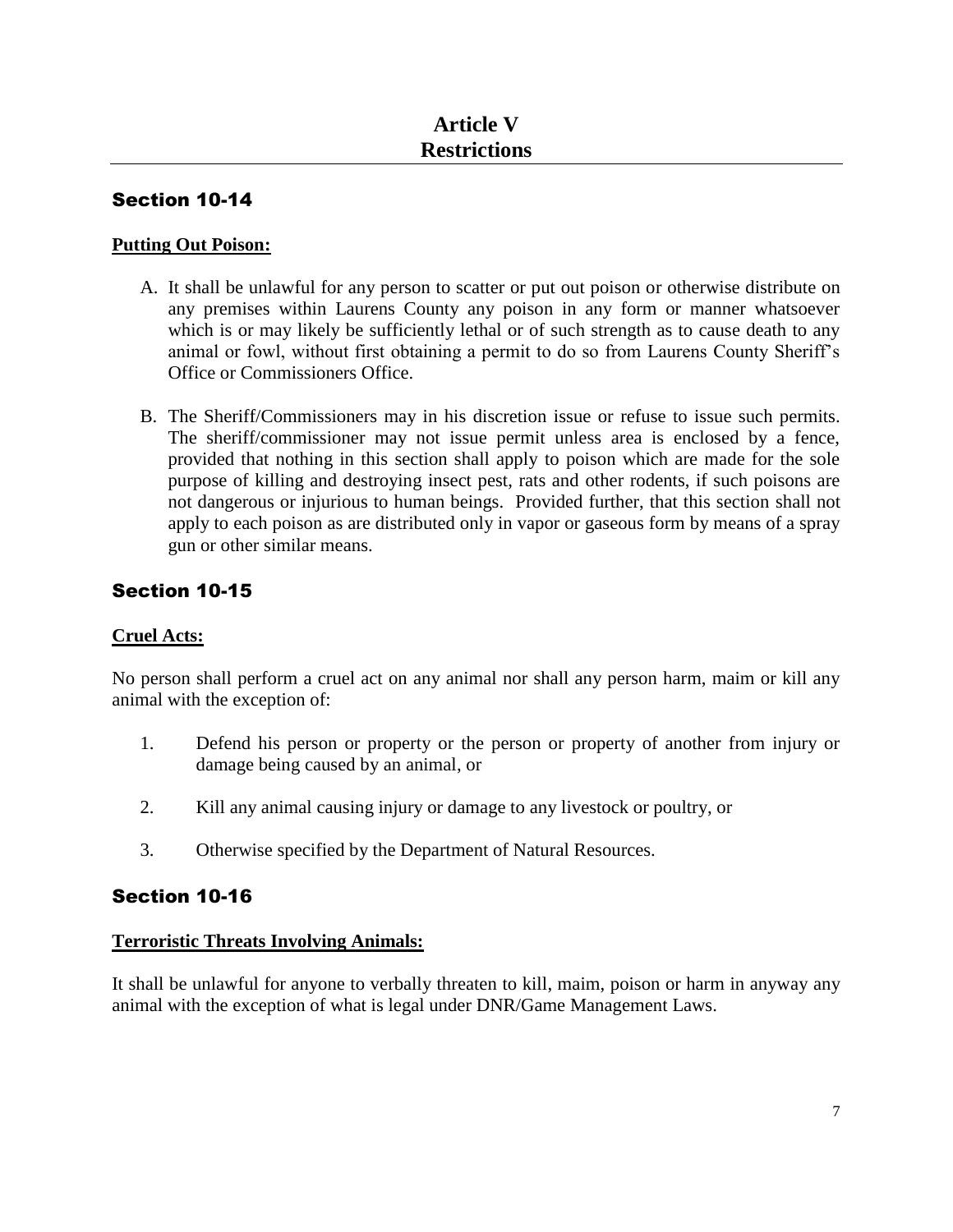#### **Duty to Report Accidents Involving Dogs & Cats:**

It shall be unlawful for any person to knowingly injure a dog or cat by running over, or into same or contacting same with an automobile, motorcycle, bicycle or other vehicle. It is also unlawful to fail to immediately notify the owner of said dog/cat or the Animal Control Officer.

# Section 10-18

#### **Interferences:**

It shall be unlawful for any person to resist, attack, verbally threaten, interfere with or hinder the Animal Control Officer or any of the employees under him or the Health Officer in the performance of the duties imposed upon them by this article or by state law. This shall also include traps set by the Animal Control Officer on property in Laurens County.

# Section 10-19

#### **Failure to Obey:**

No person shall fail or refuse to surrender any animal for quarantine or destruction as required herein when demand is made therefore by the Animal Control Officer.

# Section 10-20

#### **Dog Fighting:**

It shall be unlawful for any person to promote, stage, hold, manage, conduct, carry on, train for, attend or own any animal for the participation of any game, exhibition, contest or fight in which one or more animals are engaged for the purpose of injuring, killing, maiming or destroying themselves or any animal (with the exception of what's permitted under state game and fish laws).

## Section 10-21

# **Unlawful Interference by 3 rd Parties:**

No person shall, without the knowledge of or consent of owner, hold or possess any animal which he does not own for more than seventy two (72) hours without first reporting the possession of such animal to Laurens County Animal Control. It does not apply to non-profit organization whose purpose is the protection of the animals.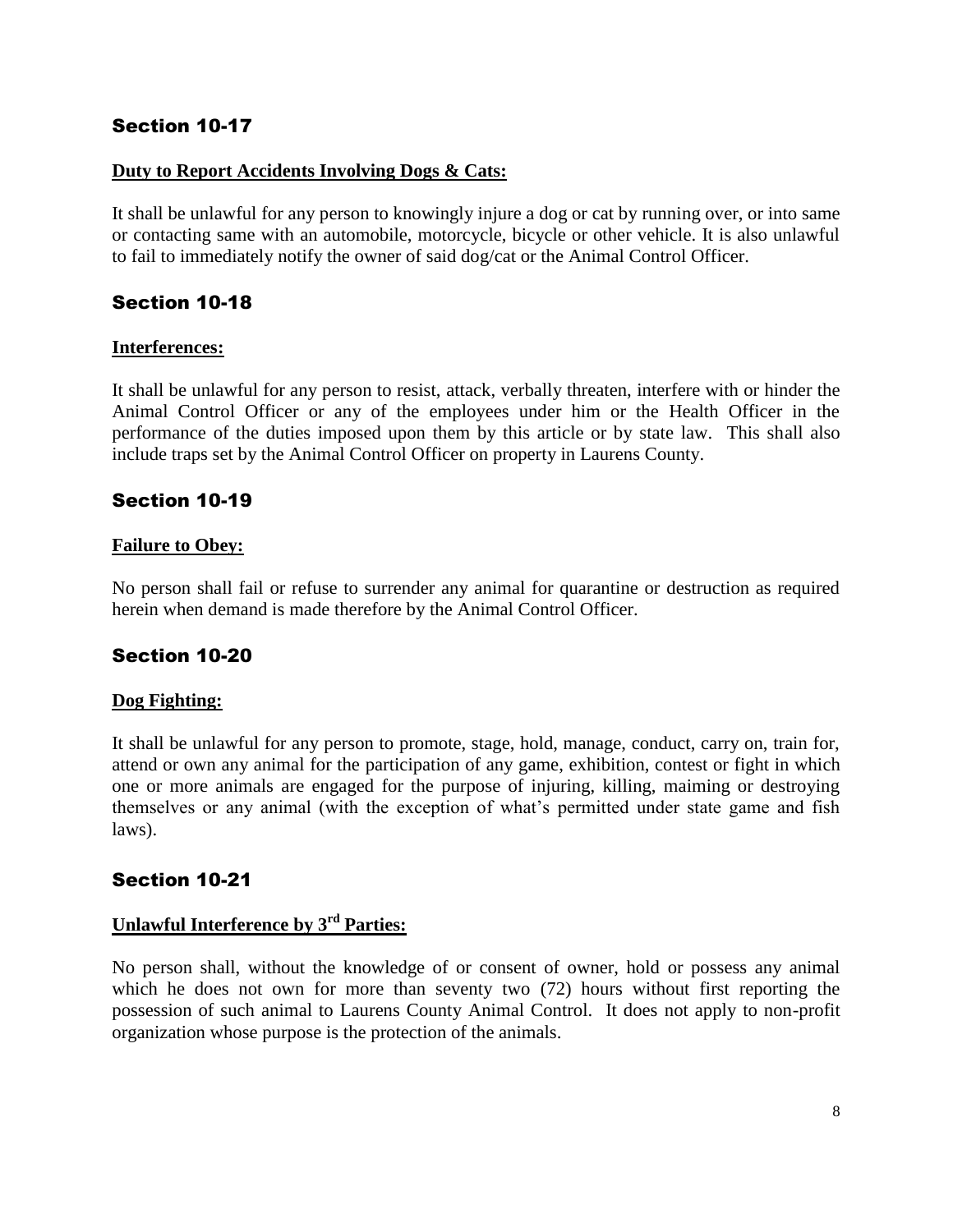#### **Redemption:**

A. Owners of animal picked up by Laurens County Animal Control have right to redeem the same upon payment of any and all fees which may be due and payable for the impoundment of such animals; provided however, the payment of such impoundment fees shall not bar the imposition of any fine which may be imposed.

#### **Time for Redemption:**

B. All impounded cat/dogs will be held at Laurens County Animal Shelter for a period of five (5) days, ten (10) days if collared, tagged or have ID (Monday-Friday; excluding Saturday, Sunday and National Holidays). Any such animal not redeemed within such time may be sold, destroyed, adopted or otherwise disposed of.

#### **Fees**

- C. The owner shall be charged for impoundment of any animal under provisions of this ordinance.
	- 1. First redemption \$ **20.00**
	- **2.** Second Redemption \$ **40.00**

There may also be additional charges as set by the Laurens County Animal Shelter for feeding/caring for such animal. Fees shall be made payable at the Laurens County Animal Shelter.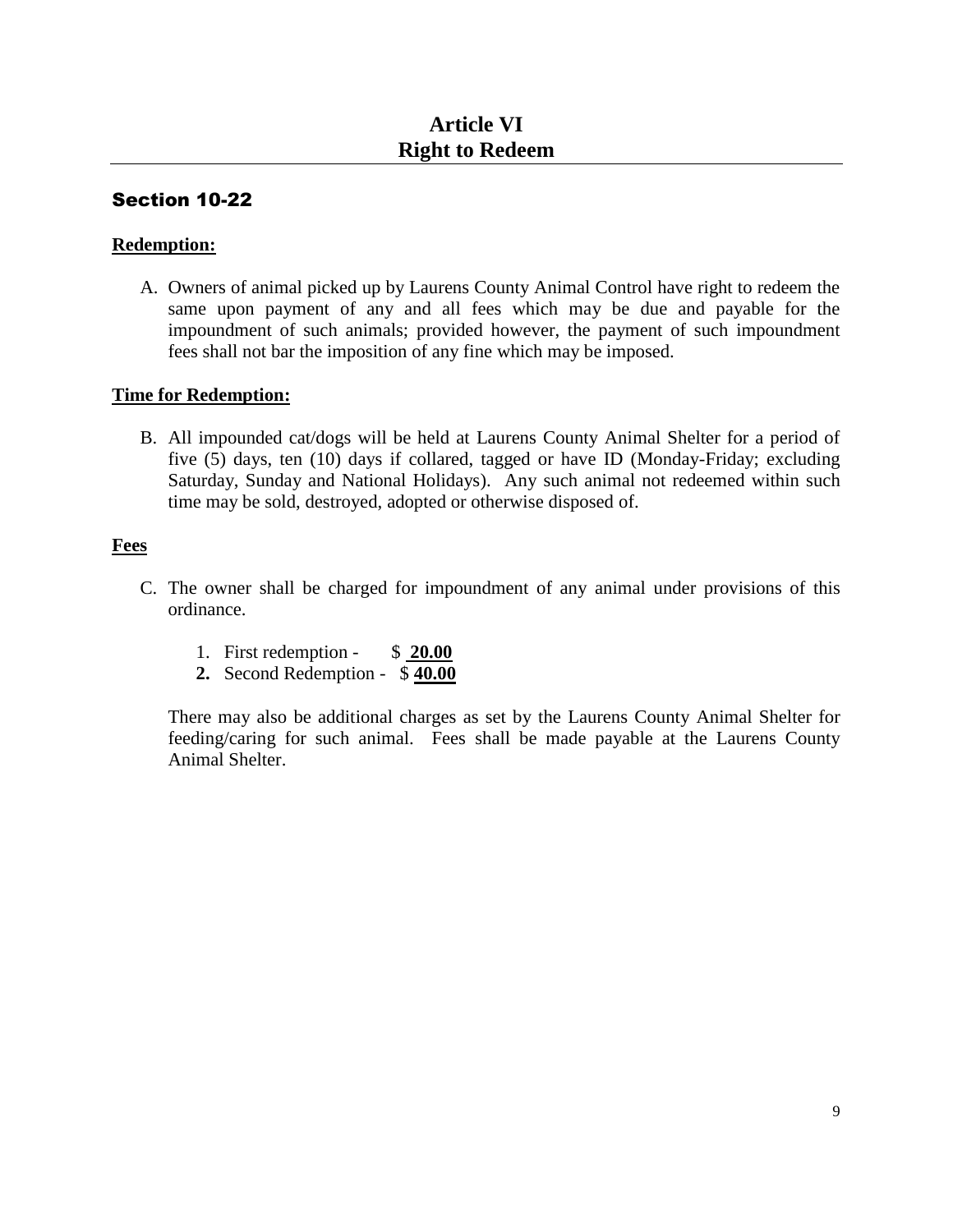Any animal which bites/scratches a person or another animal or which otherwise gives symptoms of having rabies shall be immediately reported to the Animal Control Officer and shall thereupon be securely quarantined at the direction of the Laurens County Animal Control for a period of ten (10) days. At the discretion of the Animal Control Officer, such quarantine may be on the premises of owner (if the vaccinations are current) or at the Laurens County Humane Society or at the veterinarian of the owner's choice and at the owner's expense.

# Section 10-24

#### **Disposition of Dead Rabid Animals:**

If rabies has been diagnosed in an animal under quarantine/or a wild animal that has bitten/scratched another, animals carcass shall be turned over to State Health Department for testing.

# Section 10-25

#### **Area-Wide Quarantine:**

When the report indicates a positive diagnosis of rabies, the Animal Control Officer may order an area wide quarantine for a period of sixty (60) days. In which all animals in area will be confined and no animals moved in or out of such area.

# Section 10-26

#### **Destruction & Isolation of Bitten Animals:**

Animals bitten by a known rabid animal shall be immediately destroyed or if the owner is unwilling to destroy the animal, it must be isolated in a kennel designated by the Health Department.